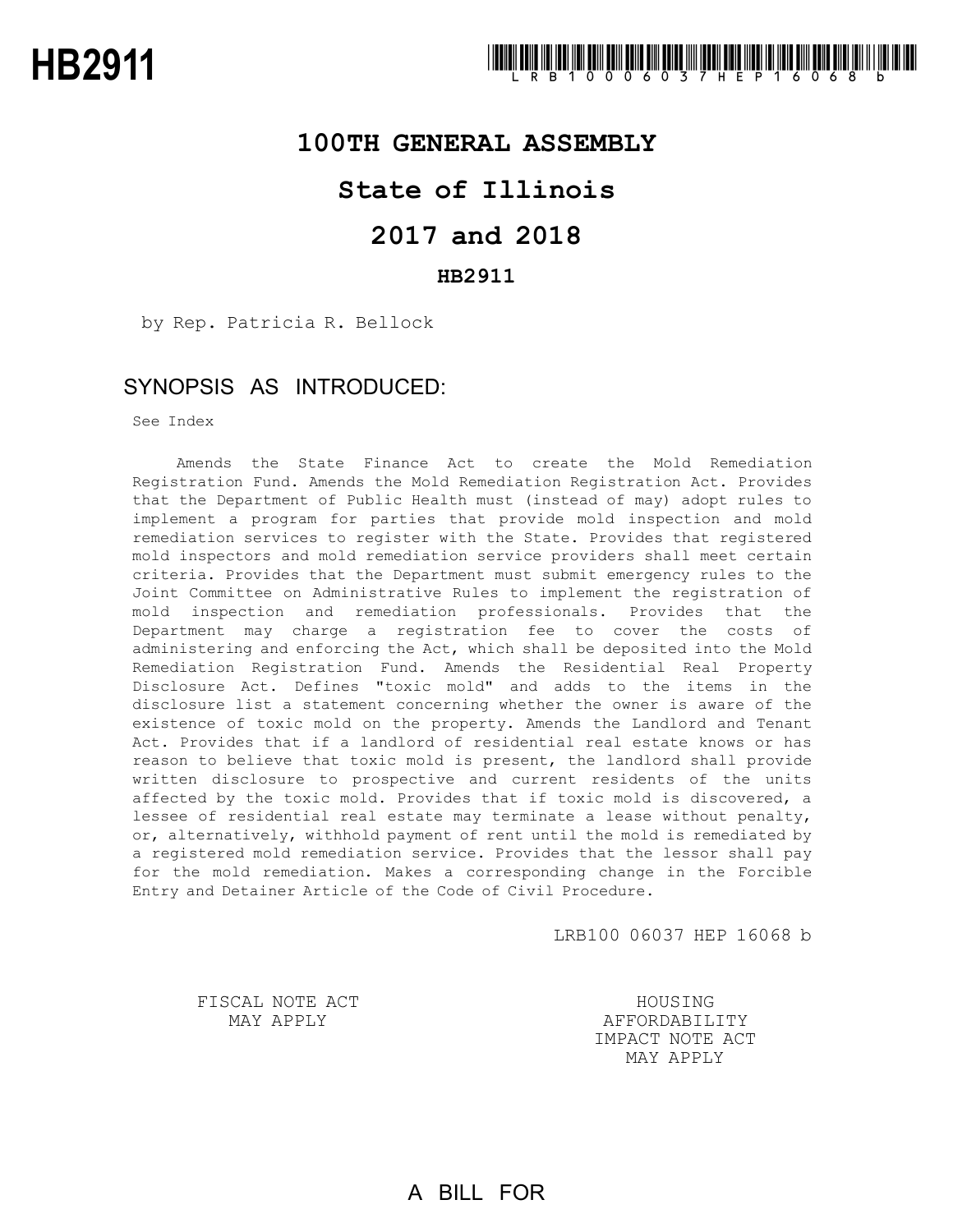AN ACT concerning civil law. 1

#### **Be it enacted by the People of the State of Illinois, represented in the General Assembly:** 2 3

Section 5. The State Finance Act is amended by adding Section 5.878 as follows: 4 5

(30 ILCS 105/5.878 new) 6

Sec. 5.878. The Mold Remediation Registration Fund. 7

Section 10. The Mold Remediation Registration Act is amended by changing Section 20 as follows: 8 9

(410 ILCS 105/20) 10

Sec. 20. Rules. 11

(a) The Department must  $\frac{m}{m}$  adopt rules, under the Illinois Administrative Procedure Act, to implement a program establishing procedures for parties that provide mold inspections or mold remediation services to register with the State and provide evidence of financial responsibility. 12 13 14 15 16

(b) The rules implemented under this Section shall provide that each registered mold inspector: 17 18

(1) is prohibited from performing mold inspections or investigations unless he or she is registered under this Section; and 19 20 21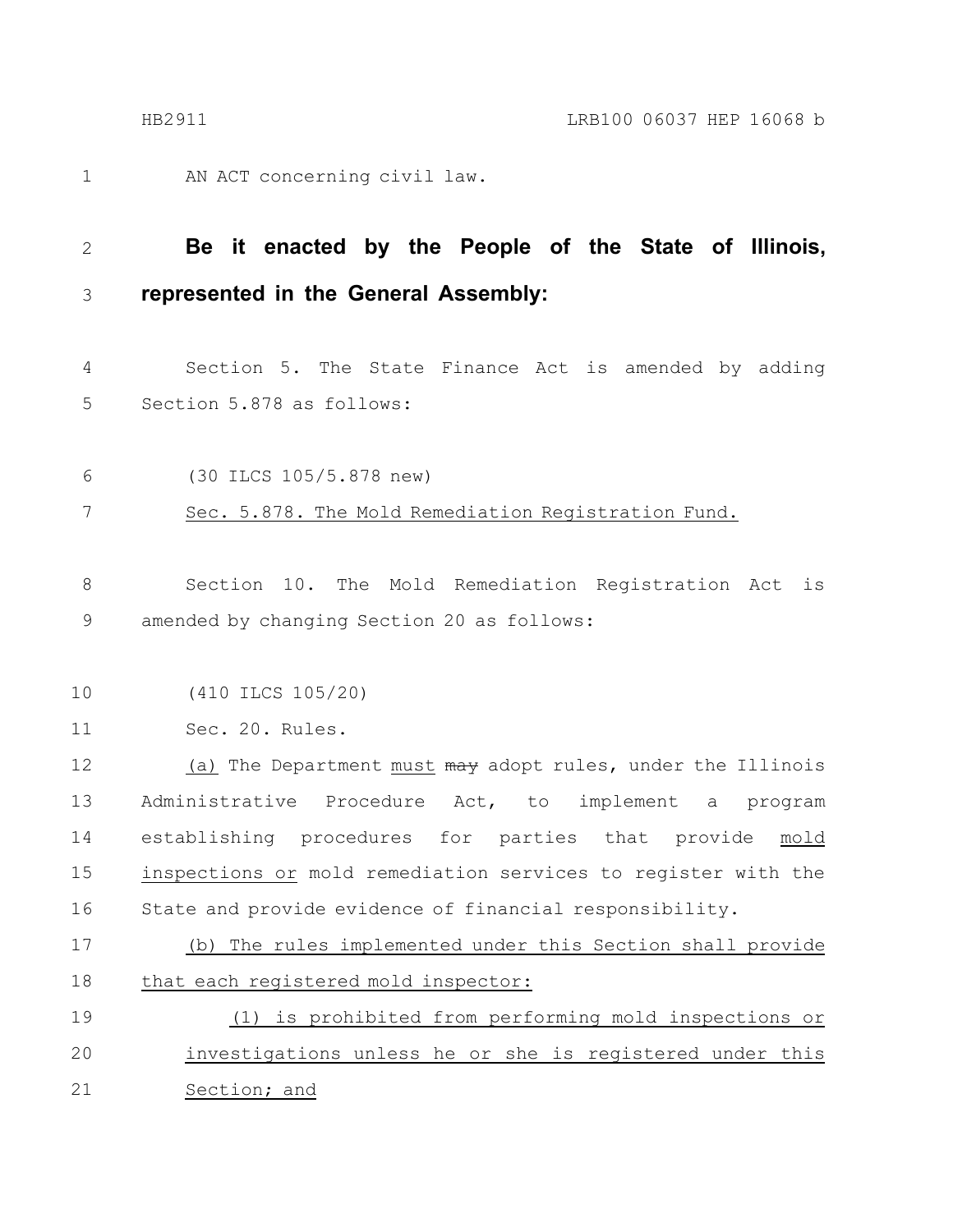| must either:<br>(2)                                             |
|-----------------------------------------------------------------|
| (i) pass a State test;                                          |
| (ii) be a Certified Industrial Hygienist certified              |
| by the American Board of Industrial Hygiene; or                 |
| (iii)<br>Certified Microbial Consultant<br>be<br>a              |
| certified by the American Indoor Air Quality Council.           |
| The rules implemented under this Section shall provide<br>(C)   |
| that each individual or entity that provides mold remediation   |
| services on residential property is prohibited from performing  |
| mold remediation services unless the individual or entity is    |
| registered under this Section. The rules shall require that the |
| individual or entity providing mold remediation services meet   |
| industry standards as identified in the rules and shall require |
| that each person who performs mold remediation services must be |
| certified by an accreditation body as a microbial remediation   |
| technician or supervisor.                                       |
| Not later than 3 months after the effective date of<br>(d)      |
| this amendatory Act of the 100th General Assembly, the          |
| Department must submit emergency rules to the Joint Committee   |
| Administrative Rules under the Illinois Administrative<br>on    |
| Procedure Act to implement the registration of mold remediation |
| professionals. The Department may charge a registration fee to  |
| cover the costs of administering and enforcing this Act. The    |
| Mold Remediation Registration Fund is established as a special  |
| fund in the State treasury. Moneys collected for registration   |
|                                                                 |

26 of persons under this Section shall be deposited into the Fund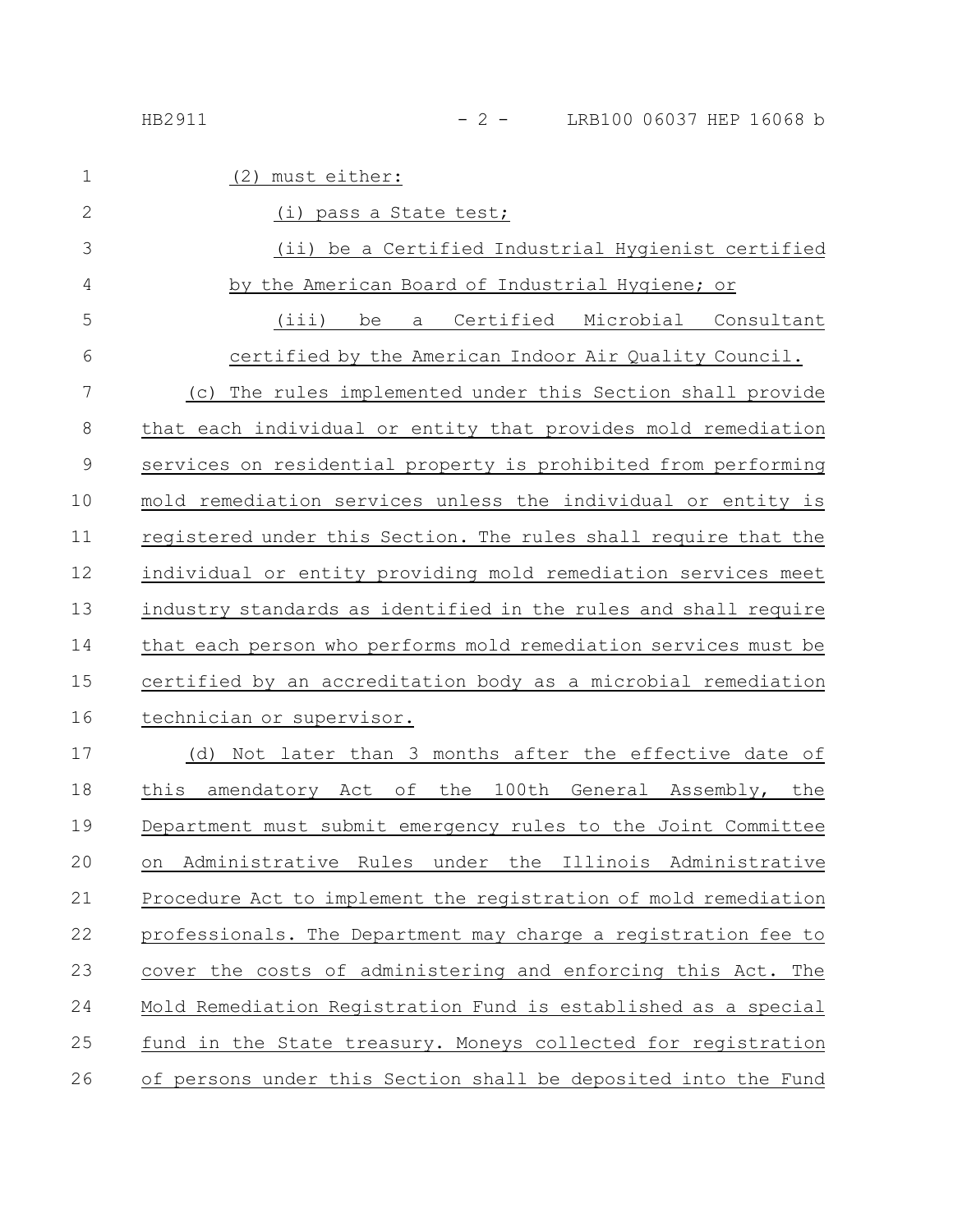|   |      |  |  | and used for the purpose of administering and enforcing this |  |  |
|---|------|--|--|--------------------------------------------------------------|--|--|
| 2 | Act. |  |  |                                                              |  |  |

(Source: P.A. 95-456, eff. 1-1-08.) 3

Section 15. The Code of Civil Procedure is amended by changing Section 9-102 as follows: 4 5

(735 ILCS 5/9-102) (from Ch. 110, par. 9-102) 6

Sec. 9-102. When action may be maintained. 7

(a) The person entitled to the possession of lands or tenements may be restored thereto under any of the following circumstances: 8 9 10

11

(1) When a forcible entry is made thereon.

(2) When a peaceable entry is made and the possession unlawfully withheld. 12 13

(3) When entry is made into vacant or unoccupied lands or tenements without right or title. 14 15

(4) When any lessee of the lands or tenements, or any person holding under such lessee, holds possession without right after the termination of the lease or tenancy by its own limitation, condition or terms, or by notice to quit or otherwise. 16 17 18 19 20

(5) When a vendee having obtained possession under a written or verbal agreement to purchase lands or tenements, and having failed to comply with the agreement, withholds possession thereof, after demand in writing by the person 21 22 23 24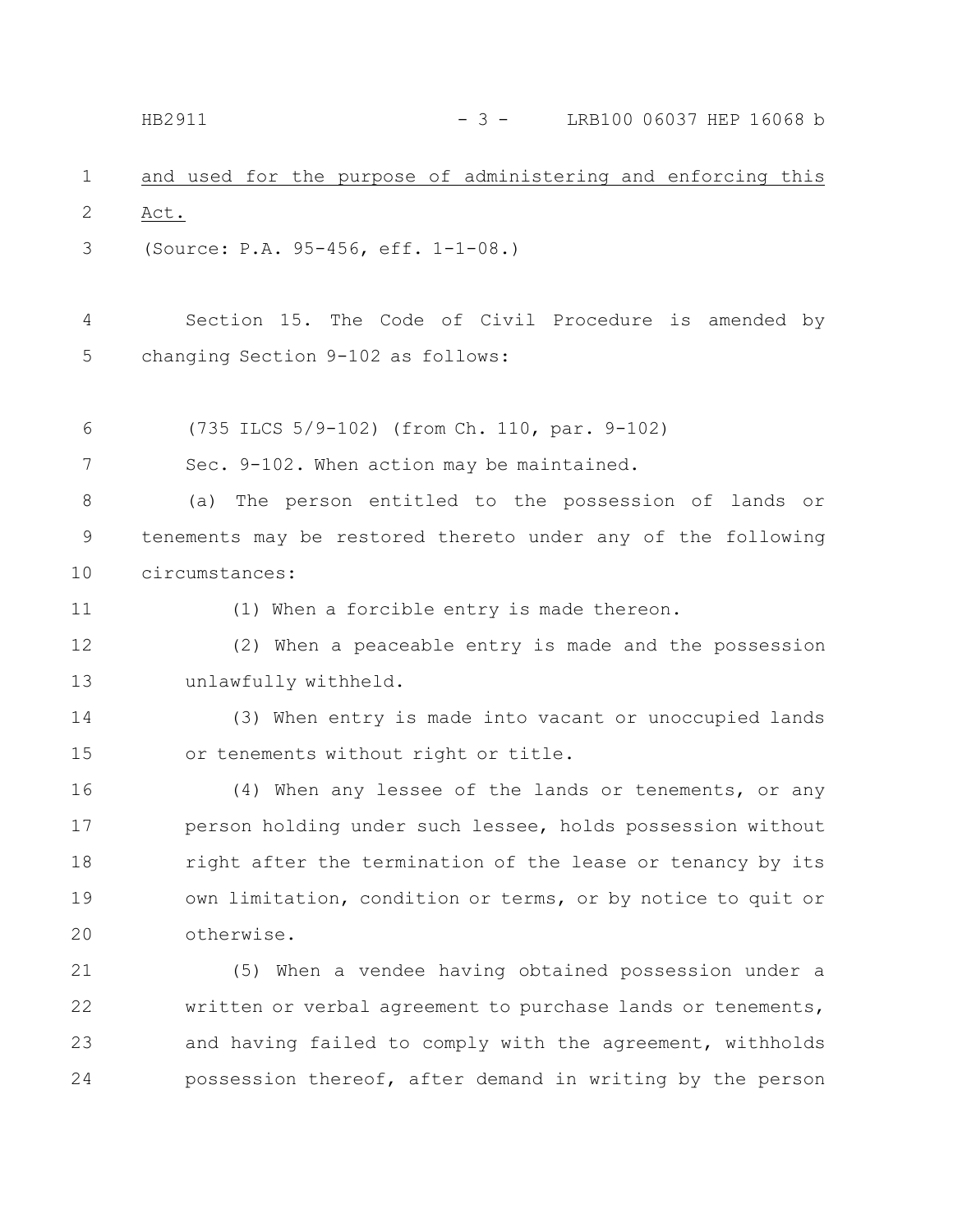entitled to such possession; provided, however, that any such agreement for residential real estate as defined in the Illinois Mortgage Foreclosure Law entered into on or after July 1, 1987 where the purchase price is to be paid in installments over a period in excess of 5 years and the amount unpaid under the terms of the contract at the time of the filing of a foreclosure complaint under Article XV, including principal and due and unpaid interest, is less than 80% of the original purchase price shall be foreclosed under the Illinois Mortgage Foreclosure Law. 1 2 3 4 5 6 7 8 9 10

This amendatory Act of 1993 is declarative of existing law. 11 12

(6) When lands or tenements have been conveyed by any grantor in possession, or sold under the order or judgment of any court in this State, or by virtue of any sale in any mortgage or deed of trust contained and the grantor in possession or party to such order or judgment or to such mortgage or deed of trust, after the expiration of the time of redemption, when redemption is allowed by law, refuses or neglects to surrender possession thereof, after demand in writing by the person entitled thereto, or his or her agent. 13 14 15 16 17 18 19 20 21 22

(7) When any property is subject to the provisions of the Condominium Property Act, the owner of a unit fails or refuses to pay when due his or her proportionate share of the common expenses of such property, or of any other 23 24 25 26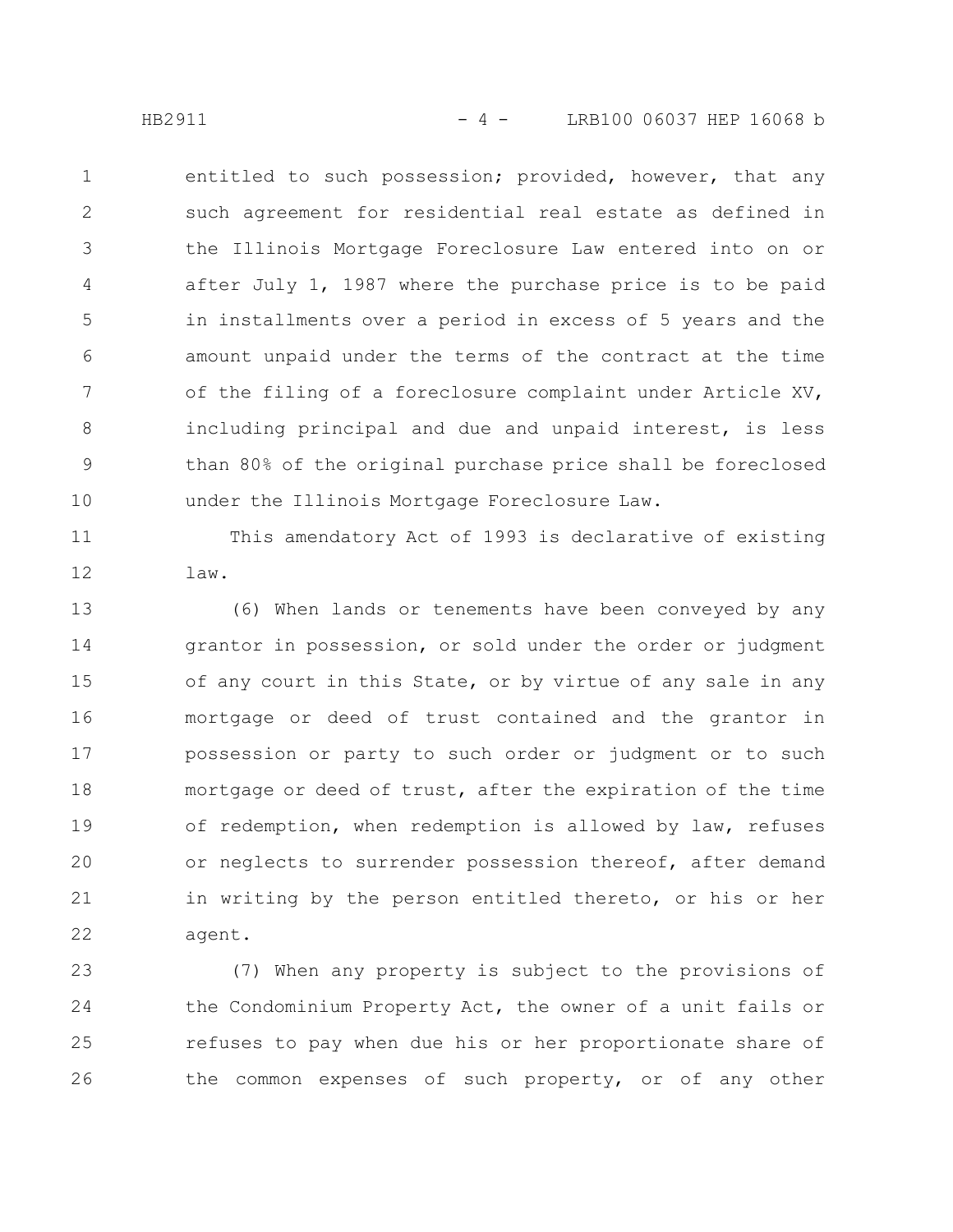expenses lawfully agreed upon or any unpaid fine, the Board of Managers or its agents have served the demand set forth in Section 9-104.1 of this Article in the manner provided for in that Section and the unit owner has failed to pay the amount claimed within the time prescribed in the demand; or if the lessor-owner of a unit fails to comply with the leasing requirements prescribed by subsection (n) of Section 18 of the Condominium Property Act or by the declaration, by-laws, and rules and regulations of the condominium, or if a lessee of an owner is in breach of any covenants, rules, regulations, or by-laws of the condominium, and the Board of Managers or its agents have served the demand set forth in Section 9-104.2 of this Article in the manner provided in that Section. 1 2 3 4 5 6 7 8 9 10 11 12 13 14

(8) When any property is subject to the provisions of a declaration establishing a common interest community and requiring the unit owner to pay regular or special assessments for the maintenance or repair of common areas owned in common by all of the owners of the common interest community or by the community association and maintained for the use of the unit owners or of any other expenses of the association lawfully agreed upon, and the unit owner fails or refuses to pay when due his or her proportionate share of such assessments or expenses and the board or its agents have served the demand set forth in Section 9-104.1 of this Article in the manner provided for in that Section 15 16 17 18 19 20 21 22 23 24 25 26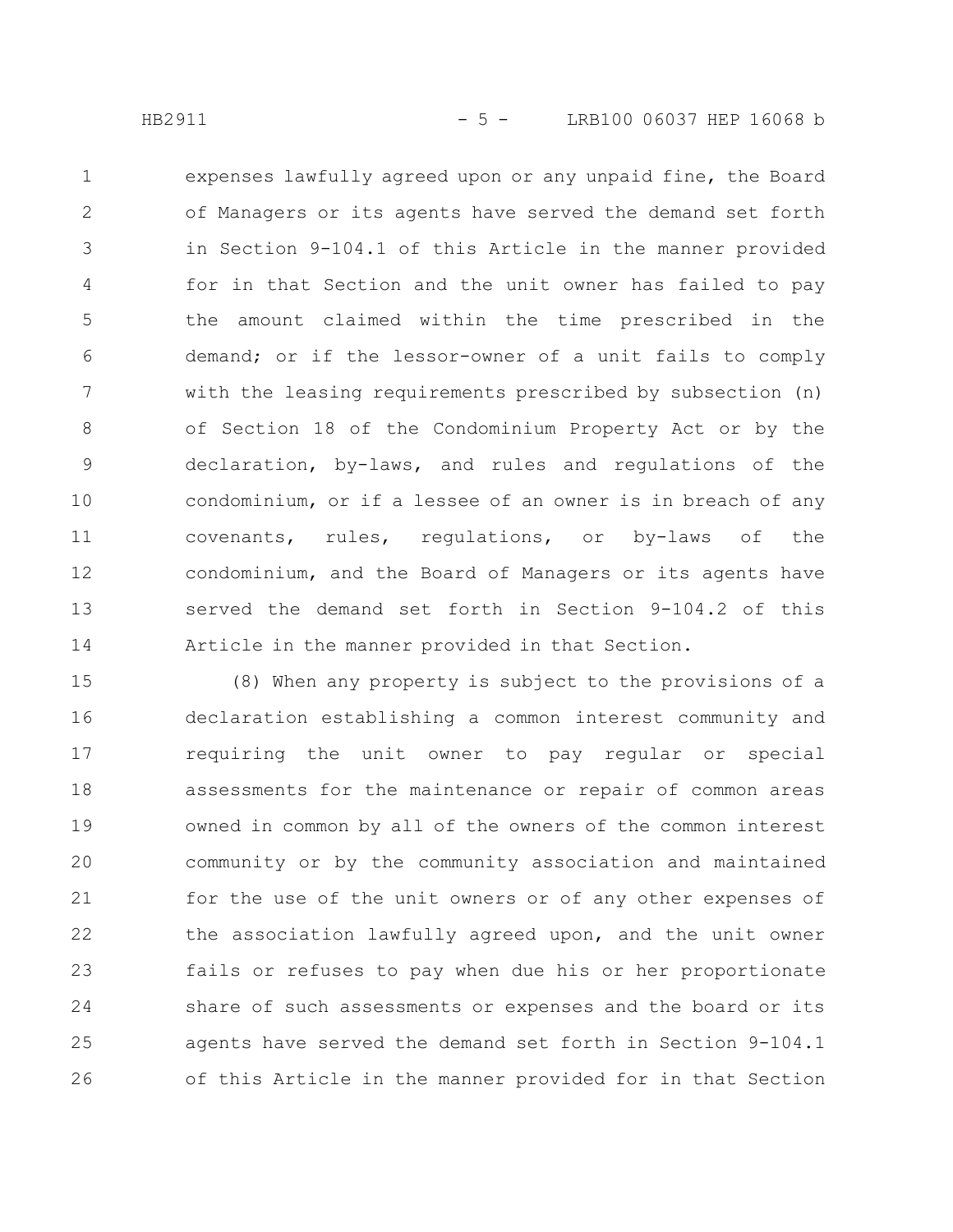1 2

and the unit owner has failed to pay the amount claimed within the time prescribed in the demand.

- (b) The provisions of paragraph (8) of subsection (a) of Section 9-102 and Section 9-104.3 of this Act shall not apply to any common interest community unless (1) the association is a not-for-profit corporation or a limited liability company, (2) unit owners are authorized to attend meetings of the board of directors or board of managers of the association in the same manner as provided for condominiums under the Condominium Property Act, and (3) the board of managers or board of directors of the common interest community association has, subsequent to the effective date of this amendatory Act of 1984 voted to have the provisions of this Article apply to such association and has delivered or mailed notice of such action to the unit owners or unless the declaration of the association is recorded after the effective date of this amendatory Act of 1985. 3 4 5 6 7 8 9 10 11 12 13 14 15 16 17
- 18

26

(c) For purposes of this Article:

(1) "Common interest community" means real estate other than a condominium or cooperative with respect to which any person by virtue of his or her ownership of a partial interest or unit therein is obligated to pay for maintenance, improvement, insurance premiums, or real estate taxes of other real estate described in a declaration which is administered by an association. 19 20 21 22 23 24 25

(2) "Declaration" means any duly recorded instruments,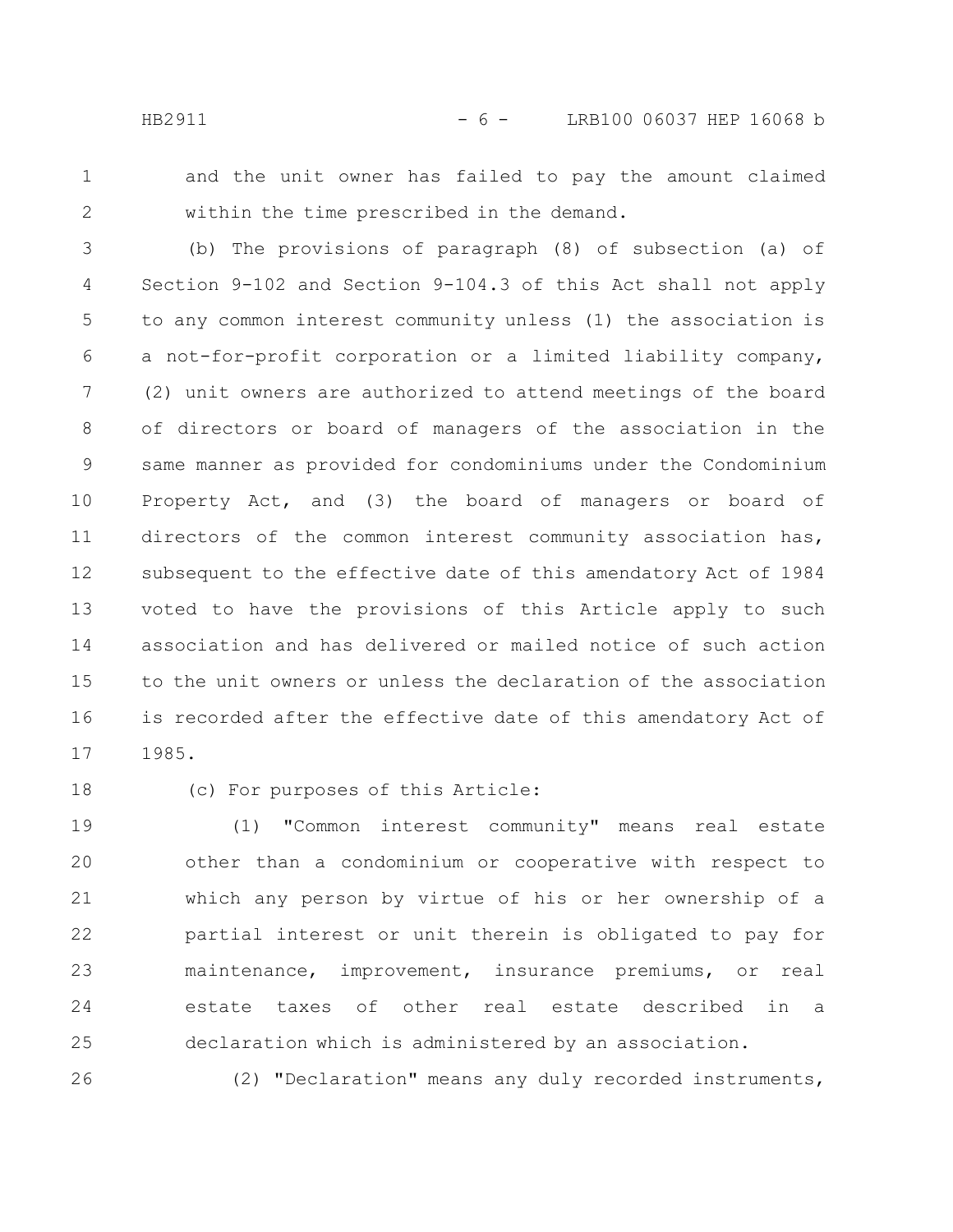however designated, that have created a common interest community and any duly recorded amendments to those instruments. 1 2 3

(3) "Unit" means a physical portion of the common interest community designated by separate ownership or occupancy by boundaries which are described in a declaration. 4 5 6 7

(4) "Unit owners' association" or "association" means the association of all owners of units in the common interest community acting pursuant to the declaration. 8 9 10

(d) If the board of a common interest community elects to have the provisions of this Article apply to such association or the declaration of the association is recorded after the effective date of this amendatory Act of 1985, the provisions of subsections (c) through (h) of Section 18.5 of the Condominium Property Act applicable to a Master Association and condominium unit subject to such association under subsections (c) through (h) of Section 18.5 shall be applicable to the community associations and to its unit owners. 11 12 13 14 15 16 17 18 19

(e) The right to recover possession or rent under this Article is limited as provided in Section 17 of the Landlord and Tenant Act. 20 21 22

(Source: P.A. 99-41, eff. 7-14-15.) 23

Section 20. The Residential Real Property Disclosure Act is amended by changing Sections 5 and 35 as follows: 24 25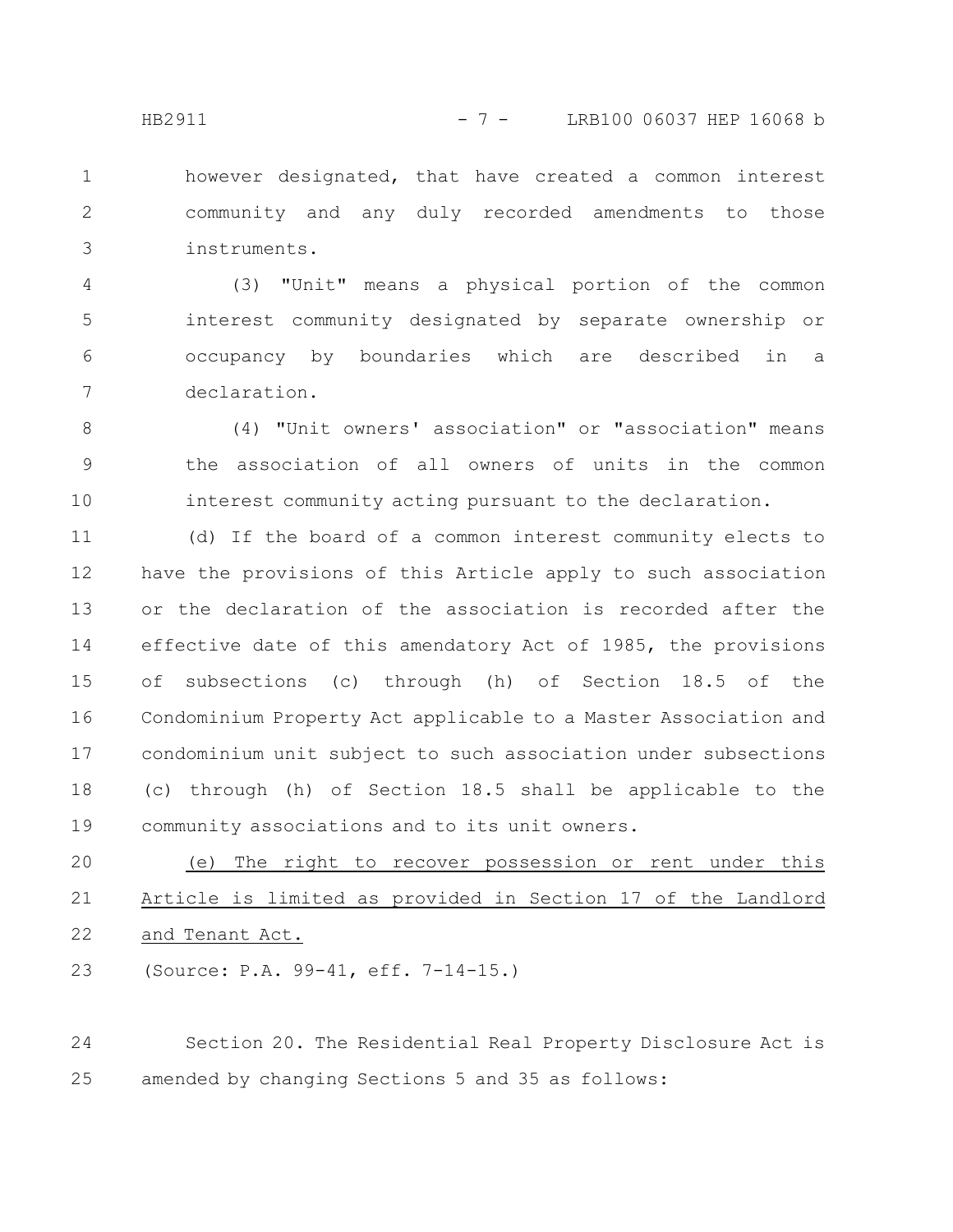```
(765 ILCS 77/5)
1
```
Sec. 5. Definitions. As used in this Act, unless the context otherwise requires, the following terms have the meaning given in this Section. 2 3 4

"Residential real property" means real property improved with not less than one nor more than 4 residential dwelling units; units in residential cooperatives; or, condominium units, including the limited common elements allocated to the exclusive use thereof that form an integral part of the condominium unit. The term includes a manufactured home as defined in subdivision (53) of Section 9-102 of the Uniform Commercial Code that is real property as defined in the Conveyance and Encumbrance of Manufactured Homes as Real Property and Severance Act. 5 6 7 8 9 10 11 12 13 14

"Seller" means every person or entity who is an owner, beneficiary of a trust, contract purchaser or lessee of a ground lease, who has an interest (legal or equitable) in residential real property. However, "seller" shall not include any person who has both (i) never occupied the residential real property and (ii) never had the management responsibility for the residential real property nor delegated such responsibility for the residential real property to another person or entity. 15 16 17 18 19 20 21 22 23

"Prospective buyer" means any person or entity negotiating or offering to become an owner or lessee of residential real 24 25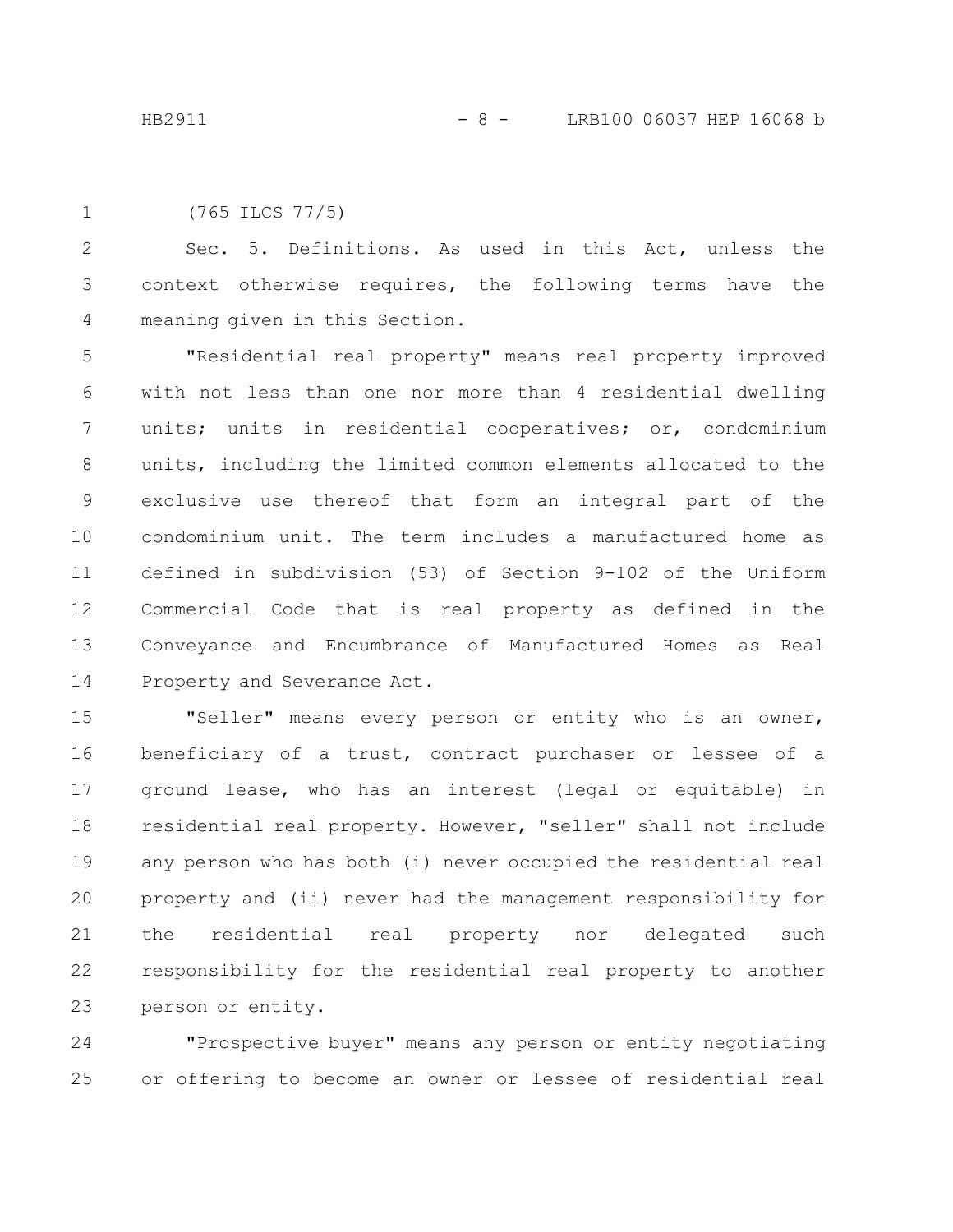HB2911 - 9 - LRB100 06037 HEP 16068 b

property by means of a transfer for value to which this Act applies. 1 2

"Toxic mold" means stachybotrys chartarum, penicillium, aspergillus, or any other mold that excretes a significant amount of toxic compounds called mycotoxins and that has a tendency to produce severe adverse health effects. 3 4 5 6

(Source: P.A. 98-749, eff. 7-16-14; 99-78, eff. 7-20-15.) 7

(765 ILCS 77/35) 8

Sec. 35. Disclosure report form. The disclosures required of a seller by this Act shall be made in the following form: 9 10

RESIDENTIAL REAL PROPERTY DISCLOSURE REPORT 11

NOTICE: THE PURPOSE OF THIS REPORT IS TO PROVIDE PROSPECTIVE BUYERS WITH INFORMATION ABOUT MATERIAL DEFECTS IN THE RESIDENTIAL REAL PROPERTY. THIS REPORT DOES NOT LIMIT THE PARTIES' RIGHT TO CONTRACT FOR THE SALE OF RESIDENTIAL REAL PROPERTY IN "AS IS" CONDITION. UNDER COMMON LAW, SELLERS WHO DISCLOSE MATERIAL DEFECTS MAY BE UNDER A CONTINUING OBLIGATION TO ADVISE THE PROSPECTIVE BUYERS ABOUT THE CONDITION OF THE RESIDENTIAL REAL PROPERTY EVEN AFTER THE REPORT IS DELIVERED TO THE PROSPECTIVE BUYER. COMPLETION OF THIS REPORT BY THE SELLER CREATES LEGAL OBLIGATIONS ON THE SELLER; THEREFORE THE SELLER MAY WISH TO CONSULT AN ATTORNEY PRIOR TO COMPLETION OF THIS REPORT. 12 13 14 15 16 17 18 19 20 21 22 23

Property Address: .......................................... City, State & Zip Code: .................................... 24 25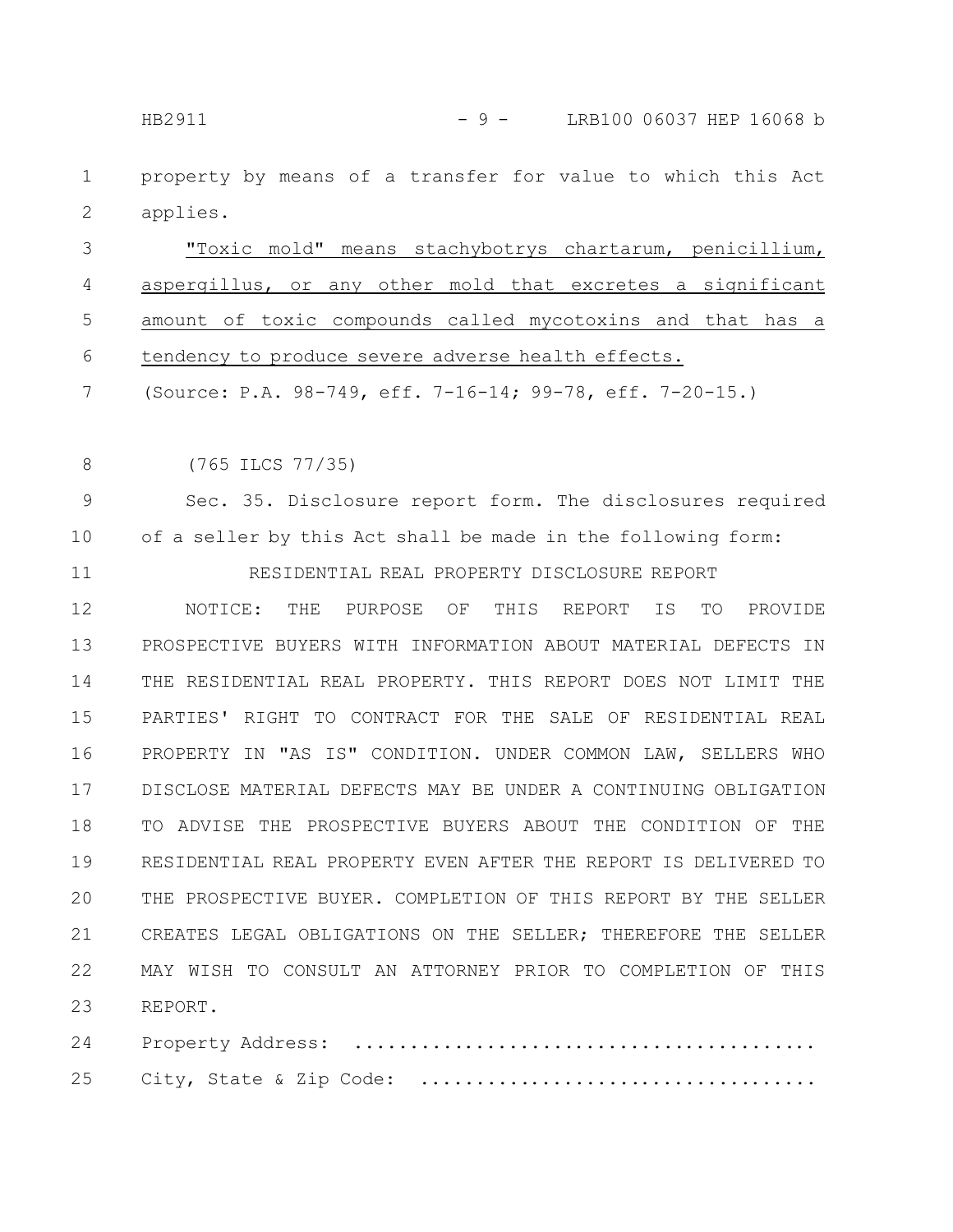Seller's Name: .............................................. 1

This Report is a disclosure of certain conditions of the residential real property listed above in compliance with the Residential Real Property Disclosure Act. This information is provided as of ...(month) ...(day) ...(year), and does not reflect any changes made or occurring after that date or information that becomes known to the seller after that date. The disclosures herein shall not be deemed warranties of any kind by the seller or any person representing any party in this transaction. 2 3 4 5 6 7 8 9 10

In this form, "am aware" means to have actual notice or actual knowledge without any specific investigation or inquiry. In this form, "material defect" means a condition that would have a substantial adverse effect on the value of the residential real property or that would significantly impair the health or safety of future occupants of the residential real property unless the seller reasonably believes that the condition has been corrected. 11 12 13 14 15 16 17 18

The seller discloses the following information with the knowledge that even though the statements herein are not deemed to be warranties, prospective buyers may choose to rely on this information in deciding whether or not and on what terms to purchase the residential real property. 19 20 21 22 23

The seller represents that to the best of his or her actual knowledge, the following statements have been accurately noted as "yes" (correct), "no" (incorrect), or "not applicable" to 24 25 26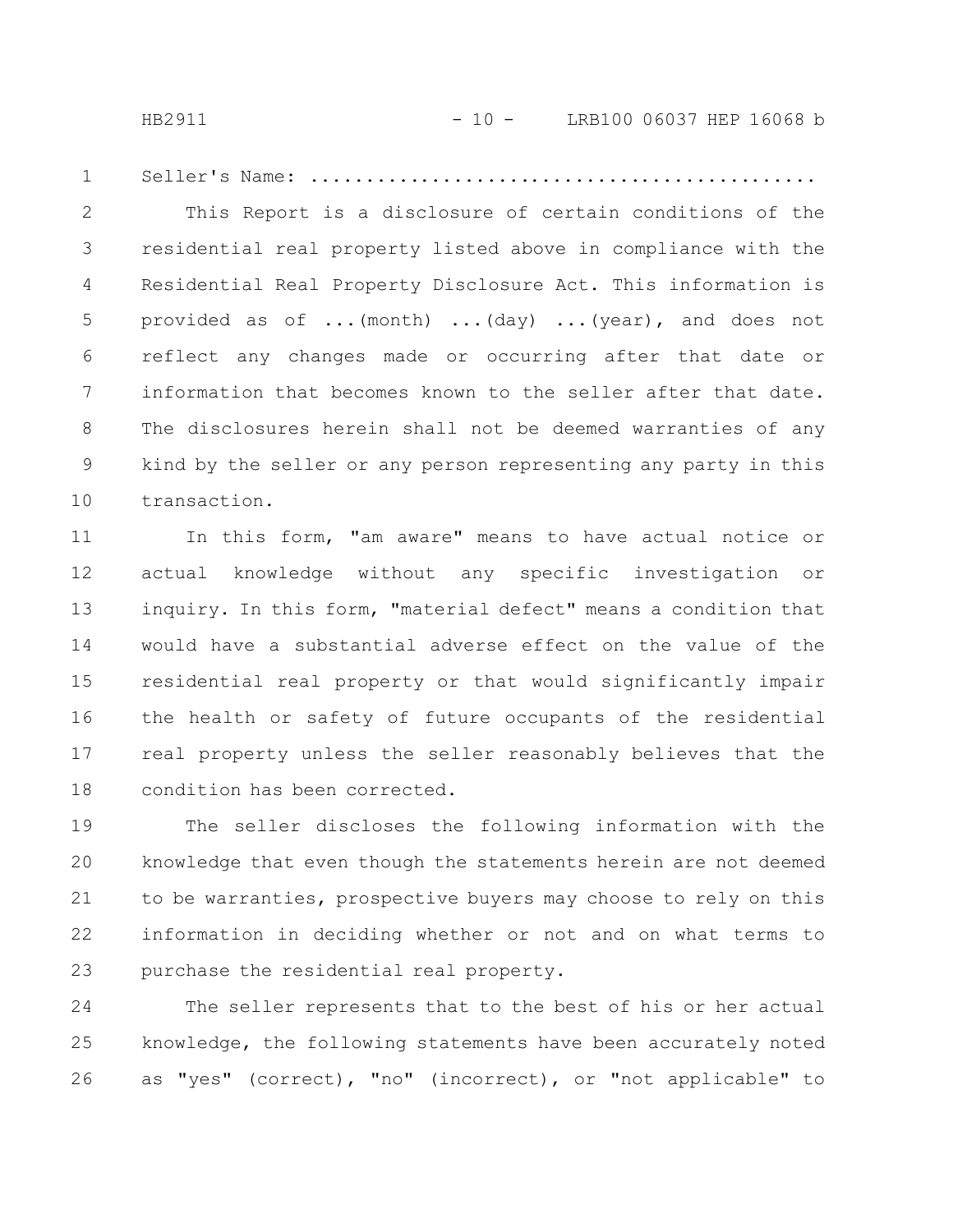the property being sold. If the seller indicates that the response to any statement, except number 1, is yes or not applicable, the seller shall provide an explanation, in the additional information area of this form. YES NO N/A 1. ..... ..... ..... Seller has occupied the property within the last 12 months. (No explanation is needed.) 2. ..... ..... ..... I am aware of flooding or recurring leakage problems in the crawl space or basement. 3. ..... ..... ..... I am aware that the property is located in a flood plain or that I currently have flood hazard insurance on the property. 4. ..... ..... ..... I am aware of material defects in the basement or foundation (including cracks and bulges). 5. ..... ..... ..... I am aware of leaks or material defects in the roof, ceilings, or chimney. 6. ..... ..... ..... I am aware of material defects in the walls, windows, doors, or floors. 7. ..... ..... ..... I am aware of material defects in the electrical system. 8. ..... ..... ..... I am aware of material defects in 1 2 3 4 5 6 7 8 9 10 11 12 13 14 15 16 17 18 19 20 21 22 23 24 25 26 HB2911 - 11 - LRB100 06037 HEP 16068 b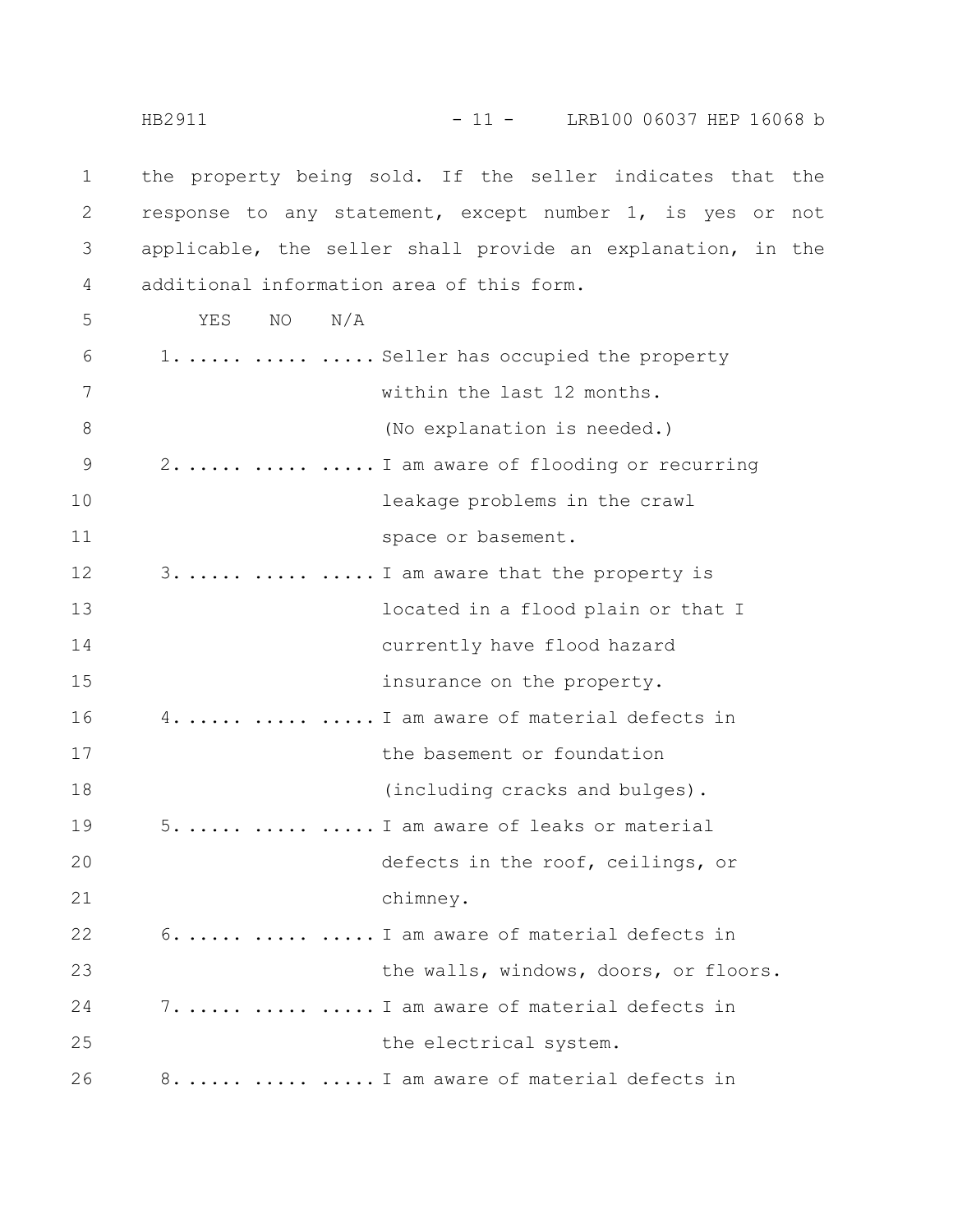|              | HB2911 | $-12 -$ LRB100 06037 HEP 16068 b           |
|--------------|--------|--------------------------------------------|
| $\mathbf{1}$ |        | the plumbing system (includes              |
| $\mathbf{2}$ |        | such things as water heater, sump          |
| 3            |        | pump, water treatment system,              |
| 4            |        | sprinkler system, and swimming             |
| 5            |        | pool).                                     |
| 6            |        | 9.    I am aware of material defects in    |
| 7            |        | the well or well equipment.                |
| 8            |        | 10.    I am aware of unsafe conditions in  |
| 9            |        | the drinking water.                        |
| 10           |        | 11.    I am aware of material defects in   |
| 11           |        | the heating, air conditioning, or          |
| 12           |        | ventilating systems.                       |
| 13           |        | 12.    I am aware of material defects in   |
| 14           |        | the fireplace or woodburning               |
| 15           |        | stove.                                     |
| 16           |        | 13.    I am aware of material defects in   |
| 17           |        | the septic, sanitary sewer, or             |
| 18           |        | other disposal system.                     |
| 19           |        | 14.    I am aware of unsafe concentrations |
| 20           |        | of radon on the premises.                  |
| 21           |        | 15.    I am aware of unsafe concentrations |
| 22           |        | of or unsafe conditions relating           |
| 23           |        | to asbestos on the premises.               |
| 24           |        | 16.    I am aware of unsafe concentrations |
| 25           |        | of or unsafe conditions relating           |
| 26           |        | to lead paint, lead water pipes,           |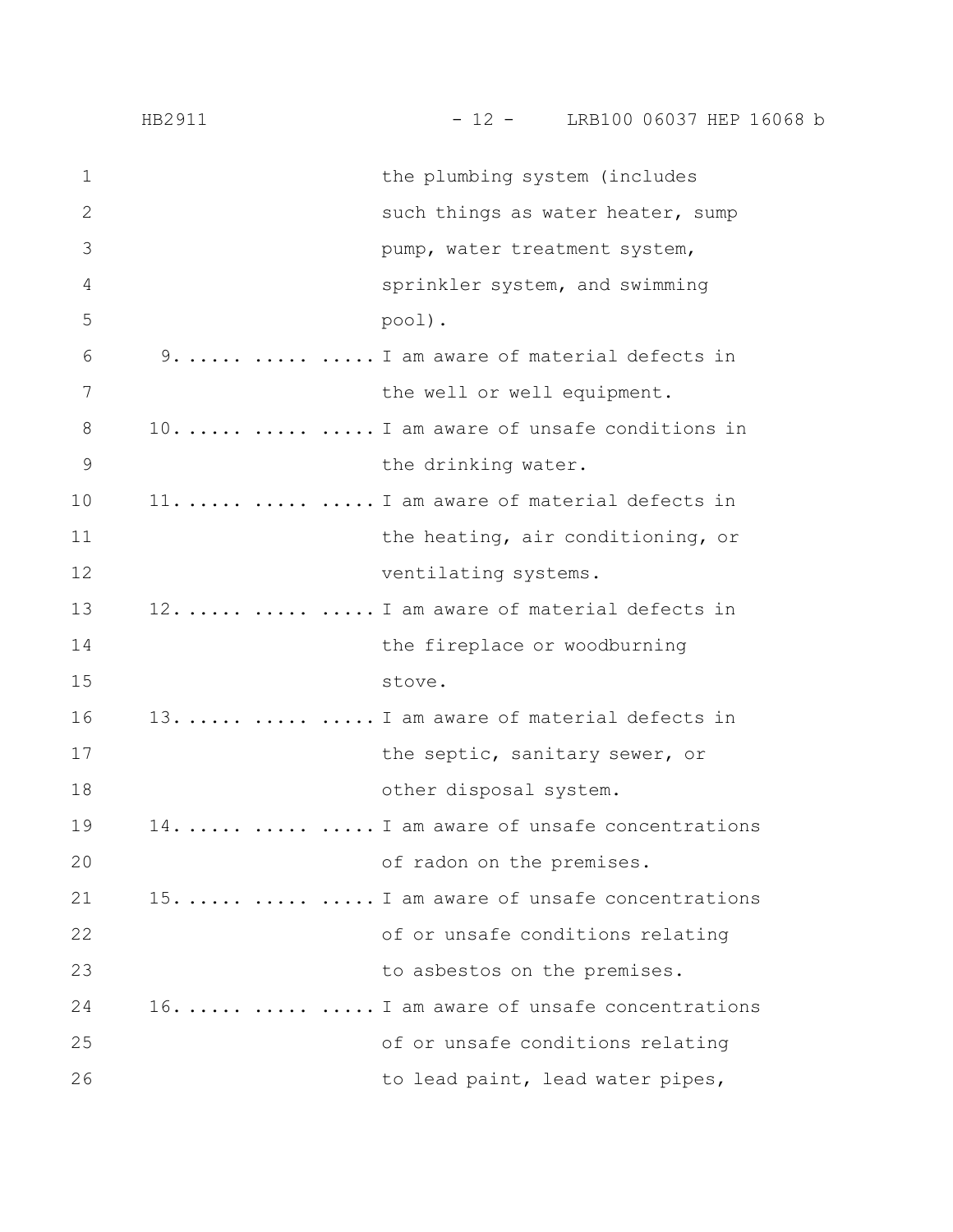|               | HB2911 | $-13 -$ LRB100 06037 HEP 16068 b           |
|---------------|--------|--------------------------------------------|
| 1             |        | lead plumbing pipes or lead in             |
| $\mathbf{2}$  |        | the soil on the premises.                  |
| 3             |        | 17.    I am aware of mine subsidence,      |
| 4             |        | underground pits, settlement,              |
| 5             |        | sliding, upheaval, or other earth          |
| 6             |        | stability defects on the                   |
| 7             |        | premises.                                  |
| 8             |        | 18.    I am aware of current infestations  |
| $\mathcal{G}$ |        | of termites or other wood boring           |
| 10            |        | insects.                                   |
| 11            |        | 19.    I am aware of a structural defect   |
| 12            |        | caused by previous infestations            |
| 13            |        | of termites or other wood boring           |
| 14            |        | insects.                                   |
| 15            |        | 20.    I am aware of underground fuel      |
| 16            |        | storage tanks on the property.             |
| 17            |        | 21.    I am aware of boundary or lot line  |
| 18            |        | disputes.                                  |
| 19            |        | 22.    I have received notice of violation |
| 20            |        | of local, state or federal laws            |
| 21            |        | or regulations relating to this            |
| 22            |        | property, which violation has not          |
| 23            |        | been corrected.                            |
| 24            |        | 23.    I am aware that this property has   |
| 25            |        | been used for the manufacture              |
| 26            |        | of methamphetamine as                      |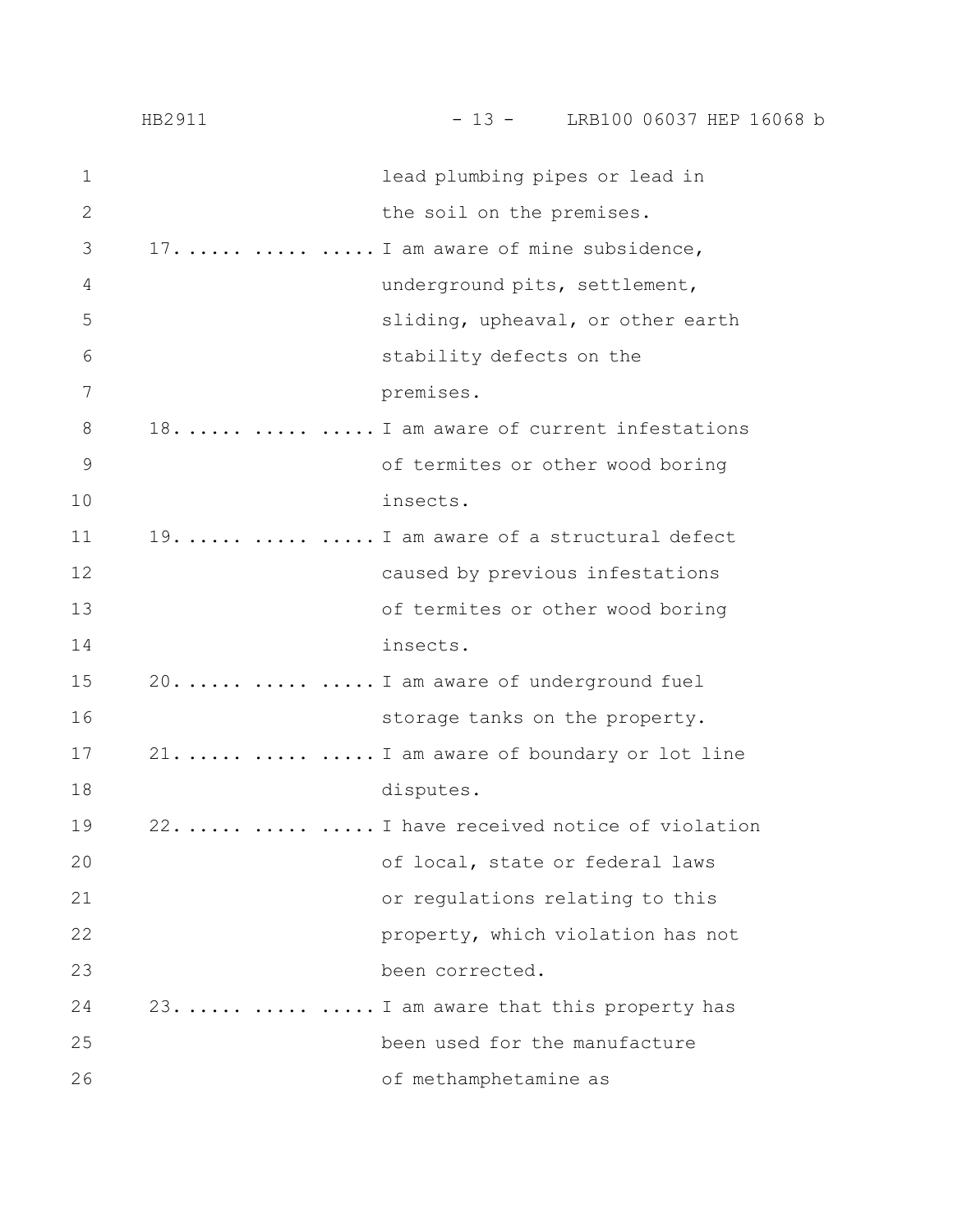|              | LRB100 06037 HEP 16068 b<br>HB2911<br>$-14 -$                   |
|--------------|-----------------------------------------------------------------|
| $\mathbf 1$  | defined in Section 10 of                                        |
| $\mathbf{2}$ | the Methamphetamine Control                                     |
| 3            | and Community Protection Act.                                   |
| 4            | $24.$ $\ldots$ $\ldots$ I am aware of the presence of           |
| 5            | toxic mold.                                                     |
| 6            | These disclosures are not intended to cover the<br>Note:        |
| 7            | elements of a condominium, but only the actual<br>common        |
| $8\,$        | residential real property including limited common elements     |
| $\mathsf 9$  | allocated to the exclusive use thereof that form an integral    |
| 10           | part of the condominium unit.                                   |
| 11           | Note: These disclosures are intended to reflect the current     |
| 12           | condition of the premises and do not include previous problems, |
| 13           | any, that the seller reasonably believes have<br>if<br>been     |
| 14           | corrected.                                                      |
| 15           | If any of the above are marked "not applicable" or "yes",       |
| 16           | please explain here or use additional pages, if necessary:      |
| 17           |                                                                 |
| 18           |                                                                 |
| 19           |                                                                 |
| 20           | Check here if additional pages used:                            |
| 21           | Seller certifies that seller has prepared this statement        |
| 22           | and certifies that the information provided is based on the     |
| 23           | actual notice or actual knowledge of the seller without any     |
| 24           | specific investigation or inquiry on the part of the seller.    |
| 25           | The seller hereby authorizes any person representing any        |
|              |                                                                 |

26 principal in this transaction to provide a copy of this report,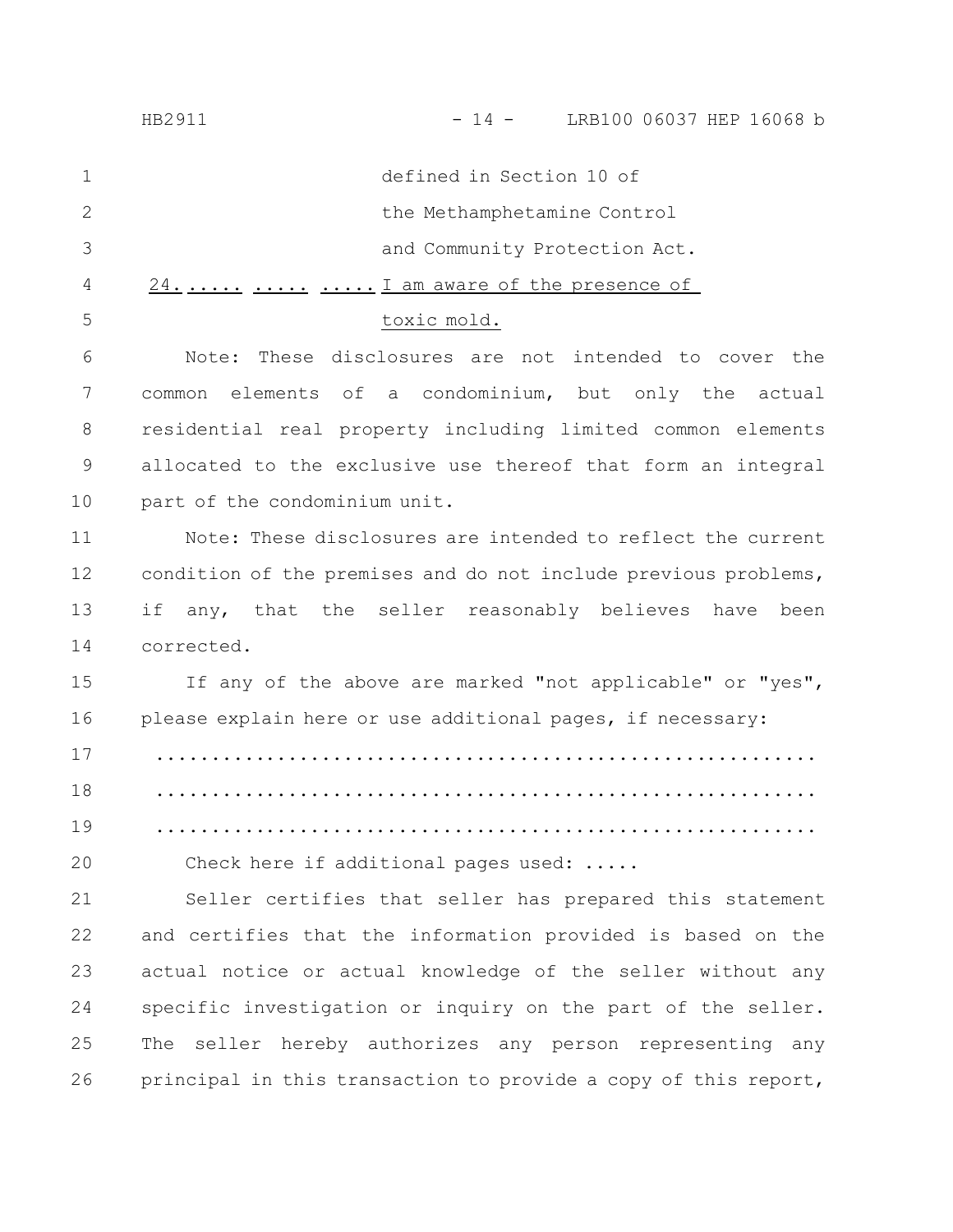Seller: ............................... Date: ..............

and to disclose any information in the report, to any person in connection with any actual or anticipated sale of the property. Seller: ............................... Date: .............. 1 2 3

4

THE PROSPECTIVE BUYER IS AWARE THAT THE PARTIES MAY CHOOSE TO NEGOTIATE AN AGREEMENT FOR THE SALE OF THE PROPERTY SUBJECT TO ANY OR ALL MATERIAL DEFECTS DISCLOSED IN THIS REPORT ("AS IS"). THIS DISCLOSURE IS NOT A SUBSTITUTE FOR ANY INSPECTIONS OR WARRANTIES THAT THE PROSPECTIVE BUYER OR SELLER MAY WISH TO OBTAIN OR NEGOTIATE. THE FACT THAT THE SELLER IS NOT AWARE OF A PARTICULAR CONDITION OR PROBLEM IS NO GUARANTEE THAT IT DOES NOT EXIST. THE PROSPECTIVE BUYER IS AWARE THAT HE MAY REQUEST AN INSPECTION OF THE PREMISES PERFORMED BY A QUALIFIED PROFESSIONAL. 5 6 7 8 9 10 11 12 13 14

Prospective Buyer: .................... Date: ...... Time: .... Prospective Buyer: ................... Date: ...... Time: .... (Source: P.A. 98-754, eff. 1-1-15.) 15 16 17

Section 25. The Landlord and Tenant Act is amended by adding Section 17 as follows: 18 19

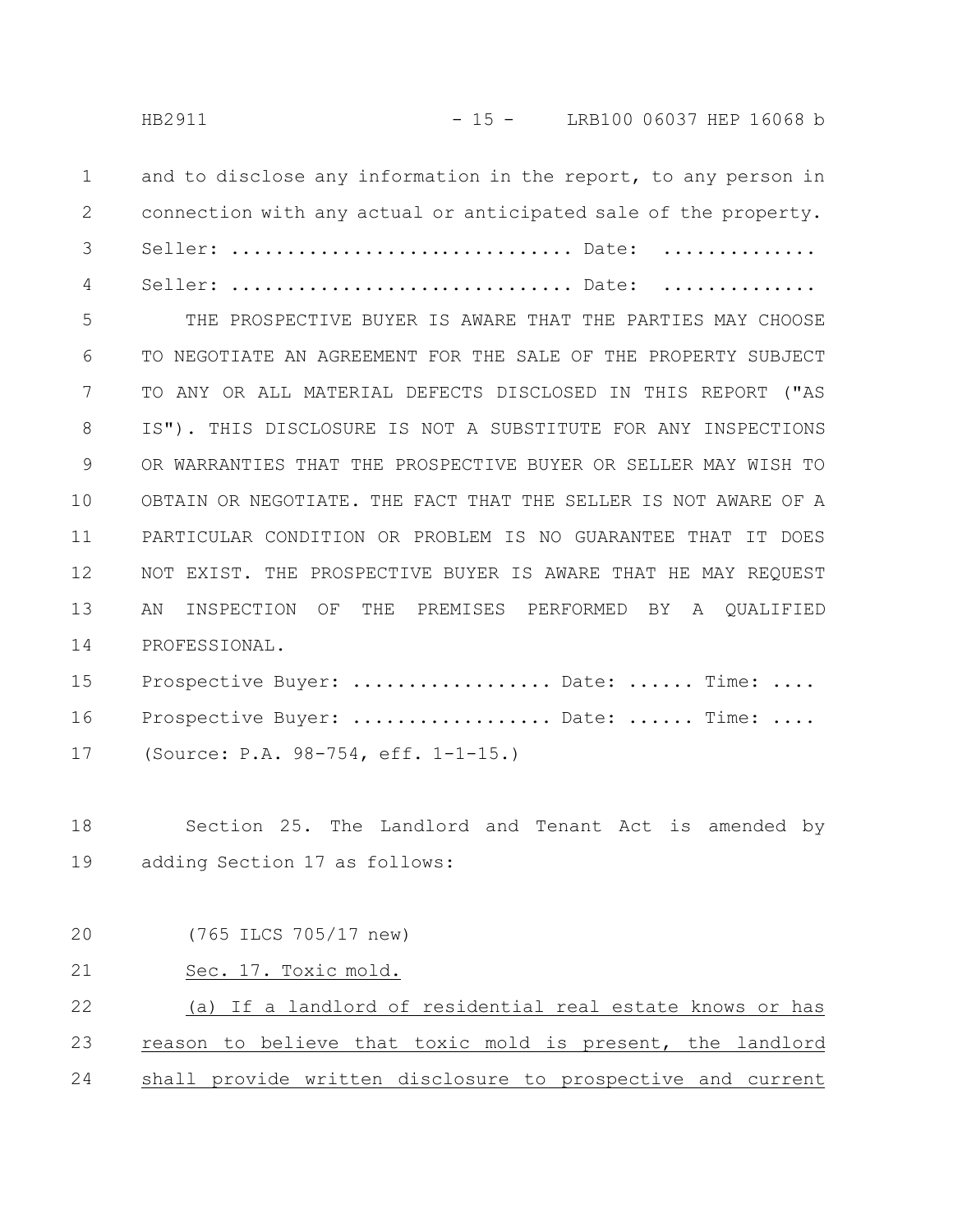| LRB100 06037 HEP 16068 b<br>HB2911<br>$-16 -$ |  |  |
|-----------------------------------------------|--|--|
|-----------------------------------------------|--|--|

residents of the units affected by the toxic mold. 1

| $2 \left( \frac{1}{2} \right)$ | (b) If toxic mold is discovered, a lessee of residential          |
|--------------------------------|-------------------------------------------------------------------|
|                                | 3 real estate may terminate a lease without penalty, or,          |
|                                | 4 alternatively, withhold payment of rent until the mold is       |
|                                | 5 remediated by a registered mold remediation service. The lessor |
|                                | 6 shall pay for the mold remediation.                             |